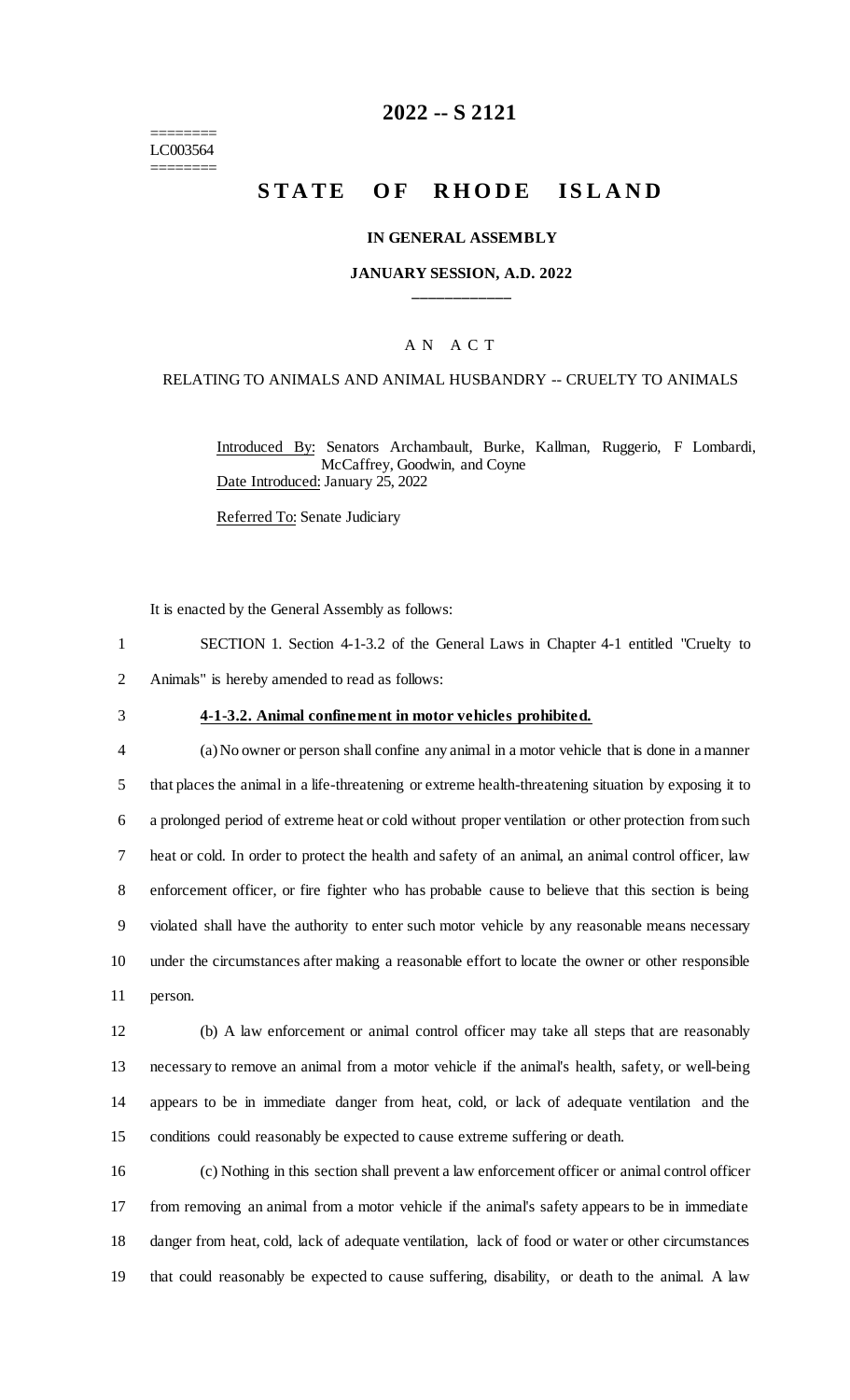enforcement officer or animal control officer may enter the motor vehicle for the sole purpose of rescue or release of the animal and may not search the vehicle unless otherwise permitted by law.

 (d) A law enforcement or animal control officer who removes an animal in accordance with this section shall, in a secure and conspicuous location on or within the motor vehicle, leave written notice bearing the officer's or agent's name and office and the address of the location where the animal may be retrieved. The owner may retrieve the animal only after payment of all charges 7 that have accrued for the maintenance, care, medical treatment, and impoundment of the animal is currently being treated and/or held.

 (e) A law enforcement or animal control officer may, after removing an animal pursuant to subsection (d) of this section, hold the animal for up to seventy-two (72) hours or until the date of 11 the arraignment of a person charged with a violation of this section as provided in subsection (h) of this section if the officer reasonably believes the animal needs or requires any additional medical treatment and/or medical observation. The officer shall provide written notice to the owner of the animal that a hearing relating to temporary and/or permanent possession of the animal will be afforded at the arraignment. (f) The district court shall, after hearing, determine if and when the owner may retrieve the animal and the amount the owner must pay for the maintenance, care, medical treatment, and impounding of the animal. The owner shall pay for all charges ordered by the court before taking 19 possession of the animal. The court may also order that the owner permanently surrender physical possession and ownership of the animal.

21  $(e)(g)$  A law enforcement or animal control officer who removes an animal from a motor vehicle pursuant to this section is immune from criminal or civil liability that might otherwise result from the removal.

 ( $f(\underline{h})$  Any person who knowingly violates this section shall be punished by imprisonment for a term not exceeding one year or by a fine of no more than one thousand dollars (\$1,000), or both.

SECTION 2. This act shall take effect upon passage.

======== LC003564 ========